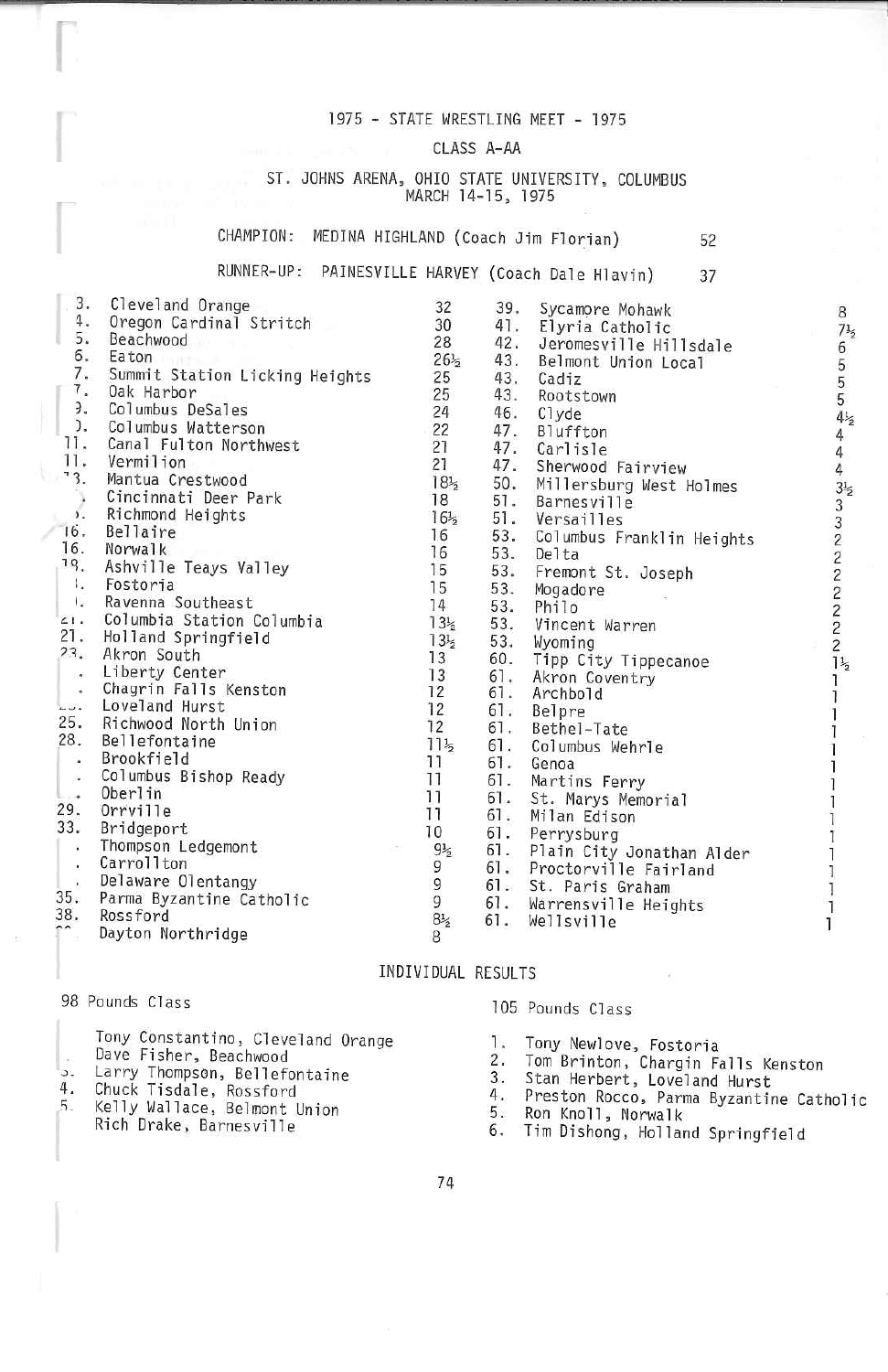## 112 Pounds Class

- 1. Jim Hanson, Richmond Heights
- 2. Jeff May, Medina Highland
- 
- 
- 
- 3. Tom Sanato, Brookfield<br>4. Bill Reese, Holland Springfield<br>5. Jeff Winke, Oak Harbor<br>6. Bob Jones, Canal Fulton Northwest
- 126 Pounds Class
- Bryan Haynes, Oregon Cardinal Stritch 1.
- Paul Sen, Columbia Station Columbia  $2.$
- Phil Anglim, Columbus Watterson 3.
- Scott Barnes, Vermilion 4.
- 5. Gus Ristas, Elyria Catholic
- Rich Rickner, Oak Harbor 6.

138 Pounds Class

- Dave Cavanaugh, Medina Highland  $1.$
- Andy Jackson, Painesville Harvey  $2.$
- Lyle Fisher, Norwalk 3.
- 4. Terry Podner, Canal Fulton Northwest
- 5. Mike Howe, Eaton
- Mike Reeves, Oregon Cardinal Stritch 6.
- 155 Pounds Class
- 
- 1. Mark Mayer, Oak Harbor<br>2. Carl Gould, Oregon Cardinal Stritch
- 3. Dick Prinovic, Bridgeport<br>4. Jeff Fox, Carrollton
- 4.
- Mike Kristoff, Columbus DeSales 5.
- Dave Rieke, Sherwood Fairview б.
- 175 Pounds Class
- 1. Mike Wilson, Ashville Teays Valley
- 2. Ronald Price, Ravenna Southeast
- 3. Steve James, Columbus Ready<br>4. Ron Weichers, Liberty Center<br>5. Delmer Nuzum, Bluffton
- 
- 
- Randy Davia, Cadiz 6.

#### Unlimited

- 1. Jeff Sanicky, Mantua Crestwood
- 2. Eric Cunningham, Akron South
- 3. Joe Johnson, Columbus Watterson
- 4. Taylor Pniewski, Thompson Ledgemont<br>5. Elbert Bush, Carlisle<br>6. Dean Fennel, Holland Springfield
- 
- 
- 119 Pounds Class
- Ricky Stone, Beachwood 1.
- Terry Gallimore, Eaton  $2.$
- Jon Starr, Summit Station Licking Heights  $3.$
- Mark Irvine, Painesville Harvey 4.
- Doug Deber, Jeromesville Hillsdale 5.
- Bob Imke, Clyde 6.

#### 132 Pounds Class

- Thom Herold, Columbus DeSales 1.
- 2. Ed May, Medina Highland
- Greg Stepp, Cincinnati Deer Park  $3.$
- Ed Montgomery, Dayton Northridge 4.
- 5. Tom Moore, Delaware Olentangy
- Kevin Smith, Versailles 6.
- 145 Pounds Class
- Robert Jones, Painesville Harvey 1.
- Tim Wilcox, Medina Highland  $\frac{2}{3}$ .
- Mickey Conroy, Vermilion
- John Hammer, Sycamore Mohawk 4.
- John Panico, Delaware Olentangy 5.
- Julian Westhoven, Liberty Center 6.
- 167 Pounds Class
- 
- 1. Gary Milkovich, Cleveland Orange<br>2. Keith Thomas, Richwood North Union<br>3. Craig Reiheld, Orryille
- 
- Tim Šnyder, Canal Fulton Northwest
- 4.<br>5. Bill Johnson, Eaton
- Dave Roach, Delta 6.

### 185 Pounds Class

- 1. Mike Kovalick, Bellaire
- 2. Mike Lowe, Summit Station Licking Hei, ..: s
- 3. Larry Knapp, Oberlin
- 4. Ron Clark, Cincinnati Deer Park
- 5. Bruce Hensley, Rootstown<br>6. Gary Glagola, Ravenna Southeast
- 
-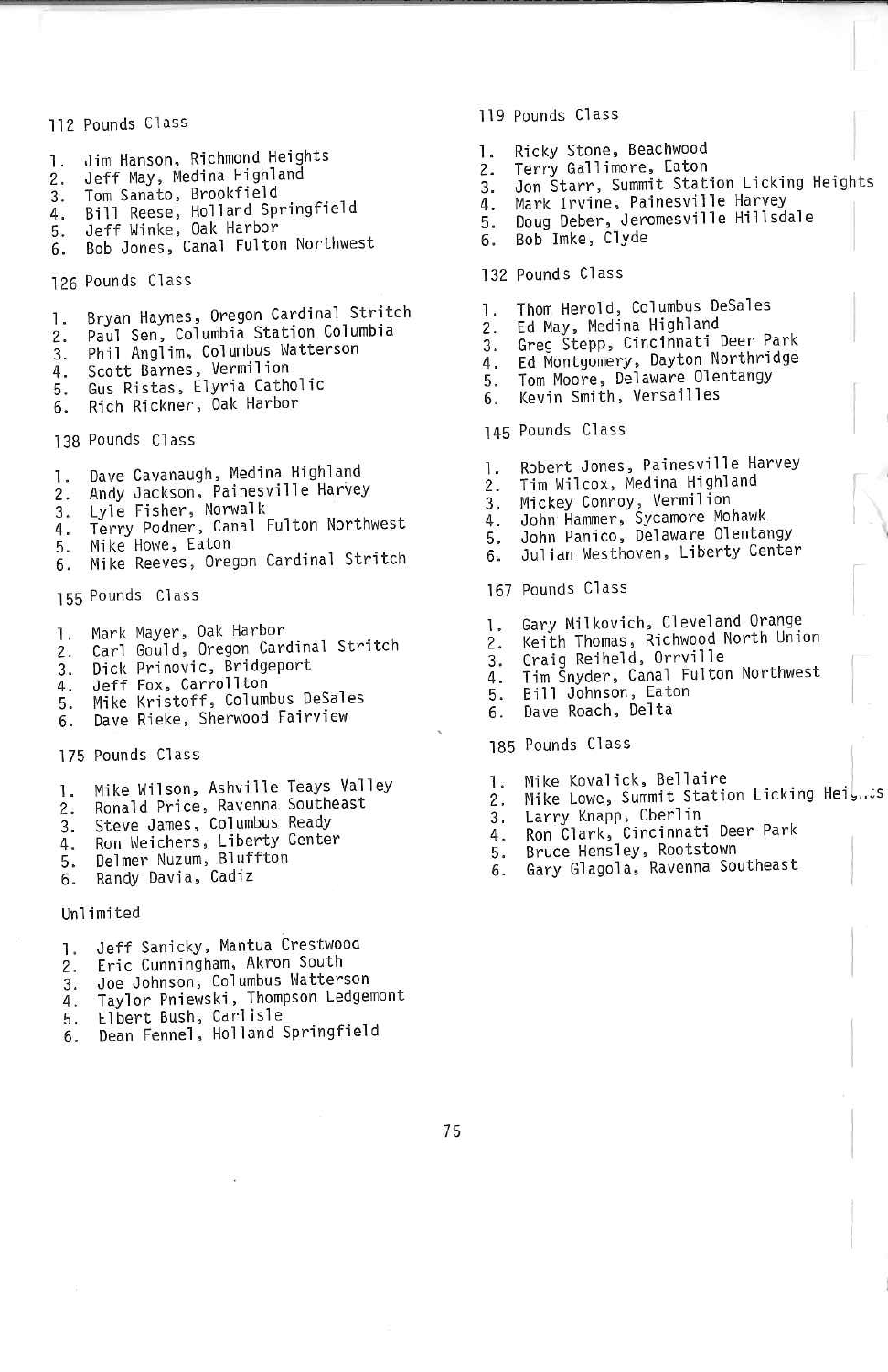# 1975 - STATE WRESTLING MEET - 1975

# CLASS AAA

## ST. JOHNS ARENA, OHIO STATE UNIVERSITY, COLUMBUS MARCH 14-15, 1975

CHAMPION: EASTLAKE NORTH (Coach John Matteucci)

RUNNER-UP: MAPLE HEIGHTS (Coach Mike Milkovich)  $43\frac{1}{2}$ 

| 3.                                     | Grove City                 | $31\frac{1}{2}$ | 39. | Cincinnati Princeton            |  |
|----------------------------------------|----------------------------|-----------------|-----|---------------------------------|--|
| ł.                                     | Middleburg Heights Midpark | 25              |     | 39. Columbus Brookhaven         |  |
| 5.                                     | North Olmsted              | 24              |     | 39. Kent Roosevelt              |  |
| 6.                                     | Mentor                     | $21\frac{1}{2}$ |     | 39. Youngstown Austintown-Fitch |  |
| 6.                                     | Worthington                | $21\frac{1}{2}$ |     | 43. Akron Kenmore               |  |
| 3.                                     | Toledo Whitmer             | 19              |     | 43. Cleveland J. F. Kennedy     |  |
| $\mathcal{L}$                          | Cincinnati Oak Hills       | 17              |     | 45. Massillon Perry             |  |
| $\mathbf{I}$ .                         | Fairview Park Fairview     | 17              |     | 45. West Chester Lakota         |  |
| 11.                                    | Bay Village                | $16\frac{1}{2}$ |     | 47. Stow                        |  |
| 11.                                    | Mentor Lake Catholic       | $16\frac{1}{2}$ |     | 48. Alliance Marlington         |  |
| ٦٦.                                    | Cleveland St. Joseph       | 16              | 48. | Centerville                     |  |
| $\alpha_{\rm in}$                      | Cincinnati LaSalle         | 15              | 48. | Cleveland J. Marshall           |  |
| $\langle \langle \psi \rangle \rangle$ | Sandusky                   | 15              | 48. | Mount Vernon                    |  |
| 14.                                    | Sandusky Perkins           | 15              | 48. | Newark                          |  |
| 14.                                    | Vandalia Butler            | 15              | 48. | Reynoldsburg                    |  |
| $\overline{18}$                        | Canton McKinley            | 14              |     | 54. Ashland                     |  |
| $\tilde{\mathbf{w}}$                   | Fremont Ross               | 14              |     | 54. Cincinnati Moeller          |  |
| $\bullet$                              | Louisville                 | 14              |     | 54. Fairfield                   |  |
| 21.1                                   | Norton                     | $13\frac{1}{2}$ |     | 54. Findlay                     |  |
| 22.                                    | Columbus Eastmoor          | 13              |     | 54. Garfield Heights            |  |
| 22.                                    | Lima Shawnee               | 13              | 54. | Lakewood                        |  |
| $\bar{\Omega}$                         | Toledo St. Francis         | $12\frac{1}{2}$ |     | 54. Toledo St. John's           |  |
| $\overline{E}$                         | Ravenna                    | 12              |     | 61. Cincinnati Withrow          |  |
| Lui.                                   | Lakewood St. Edward        | 12              | 61. | Clayton Northmont               |  |
|                                        | 25. Cleveland St. Ignatius | 12              | 63. | Akron East                      |  |
| 28.                                    | Cincinnati St. Xavier      | $11\frac{1}{2}$ | 63. | Akron Garfield                  |  |
| 2900                                   | Akron Ellet                | 11              | 63. | Bellevue                        |  |
| $\sim$ $\sim$                          | Galloway Westland          | 11              | 63. | Canton South                    |  |
| è<br>$\sim 0.1$                        | Mansfield Malabar          | 11              |     | 63. Cincinnati Anderson         |  |
| 29.                                    | West Carrollton            | 11              | 63. | Cincinnati Indian Hills         |  |
| 33.                                    | Columbus South             | 10 <sub>5</sub> |     | 63. Cincinnati Western Hills    |  |
|                                        | Wooster                    | 10 <sub>5</sub> |     | 63. Cleveland Collinwood        |  |
| .                                      | Mansfield Senior           | 10              | 63. | Groveport Madison               |  |
|                                        | Toledo Rogers              | 10              | 63. | Warren Howland                  |  |
| 35.                                    | Wickliffe                  | 10              | 63. | <b>Zanesville</b>               |  |
| 35.                                    | Xenia Beavercreek          | 10              |     |                                 |  |
|                                        |                            |                 |     |                                 |  |

# INDIVIDUAL RESULTS

98 Pounds Class

Steve LaScala, Maple Heights Tony Munoz, Fremont Ross<br>Mike Hill, Cincinnati Princeton<br>Ray Wade, Massillon Perry<br>Jim Kordik, Centerville

- 4.
- 5.
- $\epsilon$ Rob Van Allmen, Cincinnati Oak Hills

105 Pounds Class

- 1. Ken Miller, Sandusky
- 2. Chris Sutton, Toledo St. Francis
- 3.
- Larry Pfantz, Akron Ellet<br>Roger Escalos, Galloway Westland 4.
- Bill Walsh, North Olmsted<br>Bill Walsh, North Olmsted<br>Bill Burke, Mentor 5.
- 6.

76

9

 $46\frac{1}{2}$